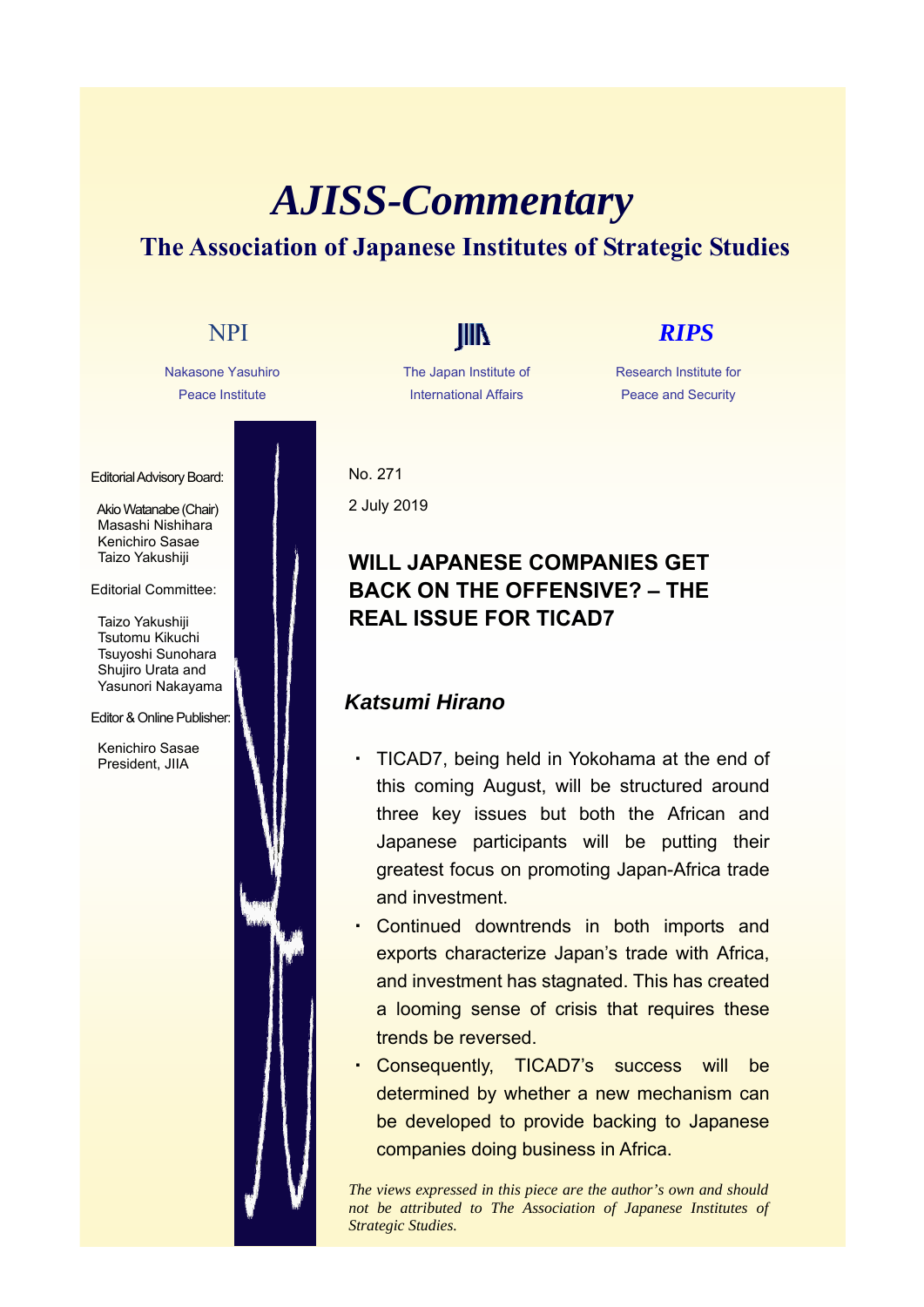TICAD7 (The Seventh Tokyo International Conference on African Development), being held in Yokohama at the end of this coming August, will be structured around three key issues – (1) promoting economic transformation and improving the business environment in Africa, (2) deepening sustainable and resilient society, and (3) maintaining peace and stability – but both the African and Japanese participants will be putting their greatest focus on promoting Japan-Africa trade and investment.

Japan's presence in African economies continues to decline. Its exports to Africa dropped from US\$13 billion in 2008 to \$7 billion in 2017, while in the latter year China's exports were \$95.2 billion, France's and Germany's \$29 billion each, India's \$25 billion, South Africa's \$24 billion, and South Korea's \$11 billion. Indeed, Japan has already fallen from the ranks of Africa's major trading partners. Looking at Foreign Direct Investment (FDI) stock as of the end of 2016, the US topped the list at \$57 billion, followed by the UK at \$55 billion, France at \$49 billion, China at \$46 billion, South Africa at \$24 billion, and India at \$14 billion, with Japan at only \$9 billion.

The African Business Education Initiative for Youth (ABE Initiative), put forth by Prime Minister Abe at TICAD5 in 2013 and extended another three years at TICAD6 in 2016, is an aid program that provides 1000 African youth with opportunities for secondary education in Japan as well as internships with Japanese companies, but this program has yet to produce any tangible results.

There are, of course, Japanese companies that have built up robust business foundations in Africa. It goes without saying that Toyota leads the way in automobile production and sales, and it is joined by Toyota Tsusho Corporation, which handles a variety of products in addition to automobiles through a sales network that extends to 53 African countries and which aspires to become involved in infrastructure construction, Kansai Paint, which holds the foremost position in the paint and coatings sector, NTT, which is recognized as the leader in IT solutions, and JT International, which has an extensive network of contract farmers and which has made the deepest inroads into the heart of Africa of any Japanese company. A distinctive feature of these companies is that they have secured human resources through aggressive M&A. The problem lies